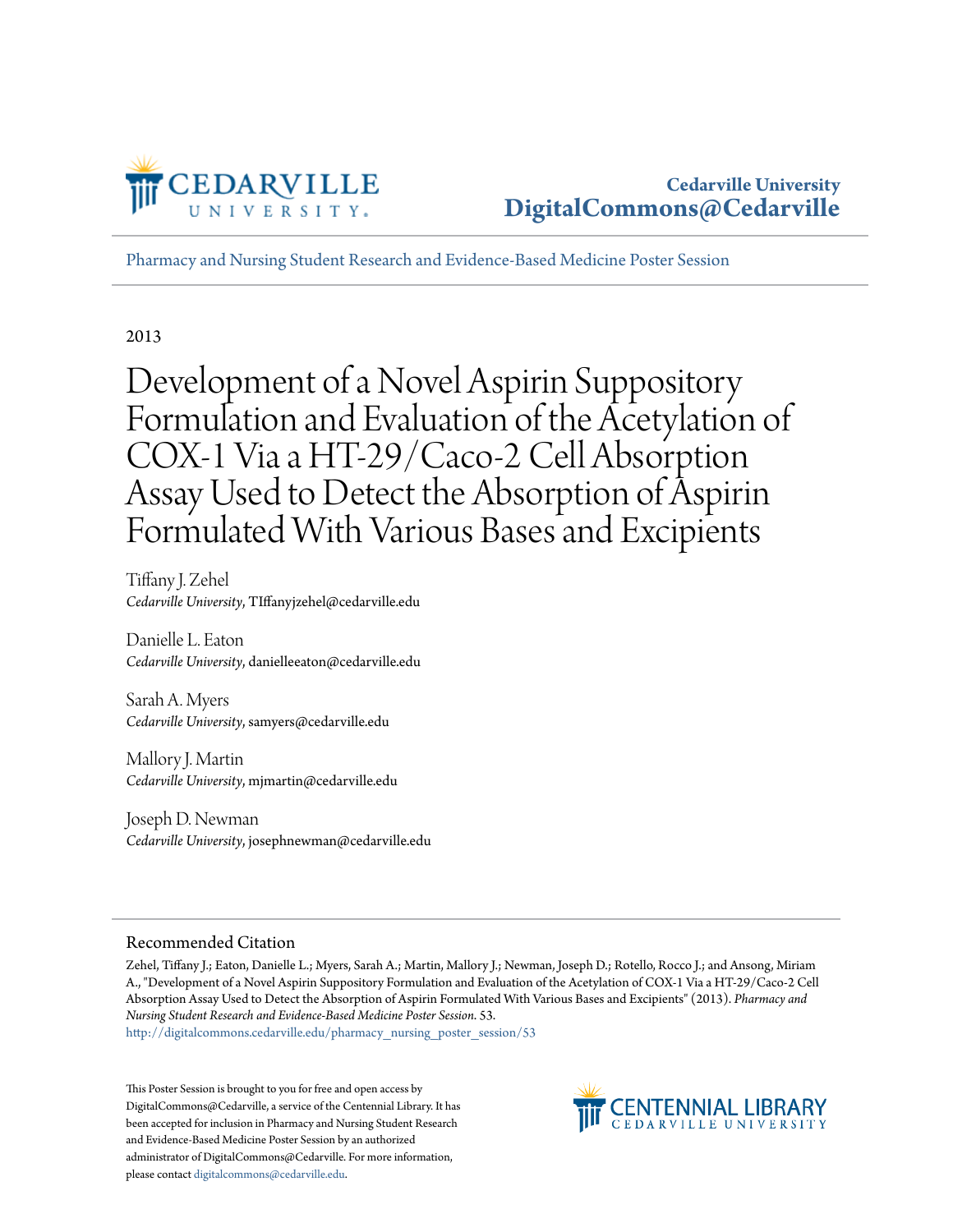*See next page for additional authors*

Follow this and additional works at: [http://digitalcommons.cedarville.edu/](http://digitalcommons.cedarville.edu/pharmacy_nursing_poster_session?utm_source=digitalcommons.cedarville.edu%2Fpharmacy_nursing_poster_session%2F53&utm_medium=PDF&utm_campaign=PDFCoverPages)  $\,$ [pharmacy\\_nursing\\_poster\\_session](http://digitalcommons.cedarville.edu/pharmacy_nursing_poster_session?utm_source=digitalcommons.cedarville.edu%2Fpharmacy_nursing_poster_session%2F53&utm_medium=PDF&utm_campaign=PDFCoverPages)

Part of the [Nursing Commons](http://network.bepress.com/hgg/discipline/718?utm_source=digitalcommons.cedarville.edu%2Fpharmacy_nursing_poster_session%2F53&utm_medium=PDF&utm_campaign=PDFCoverPages), and the [Pharmacy and Pharmaceutical Sciences Commons](http://network.bepress.com/hgg/discipline/731?utm_source=digitalcommons.cedarville.edu%2Fpharmacy_nursing_poster_session%2F53&utm_medium=PDF&utm_campaign=PDFCoverPages)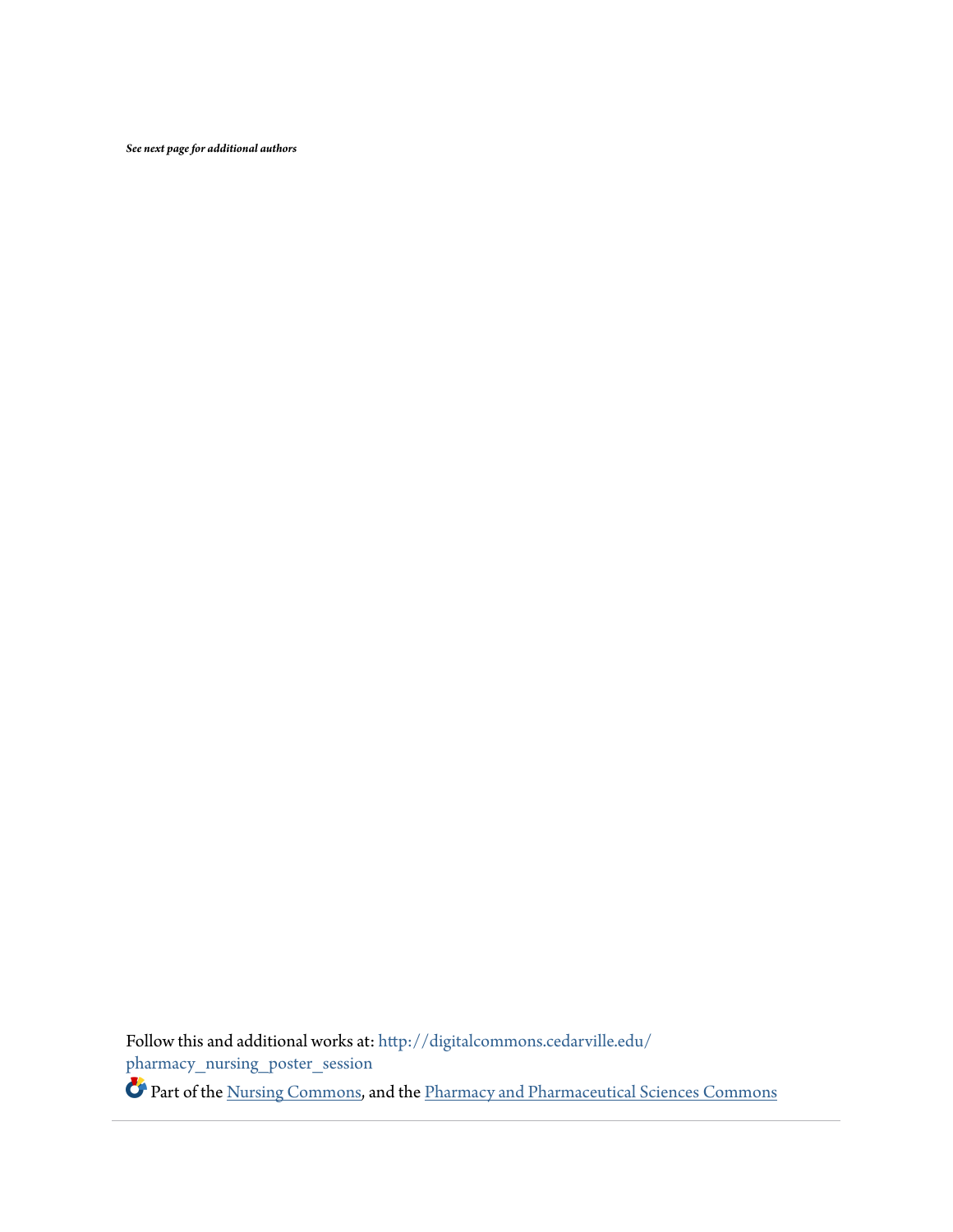#### **Authors**

Tiffany J. Zehel, Danielle L. Eaton, Sarah A. Myers, Mallory J. Martin, Joseph D. Newman, Rocco J. Rotello, and Miriam A. Ansong